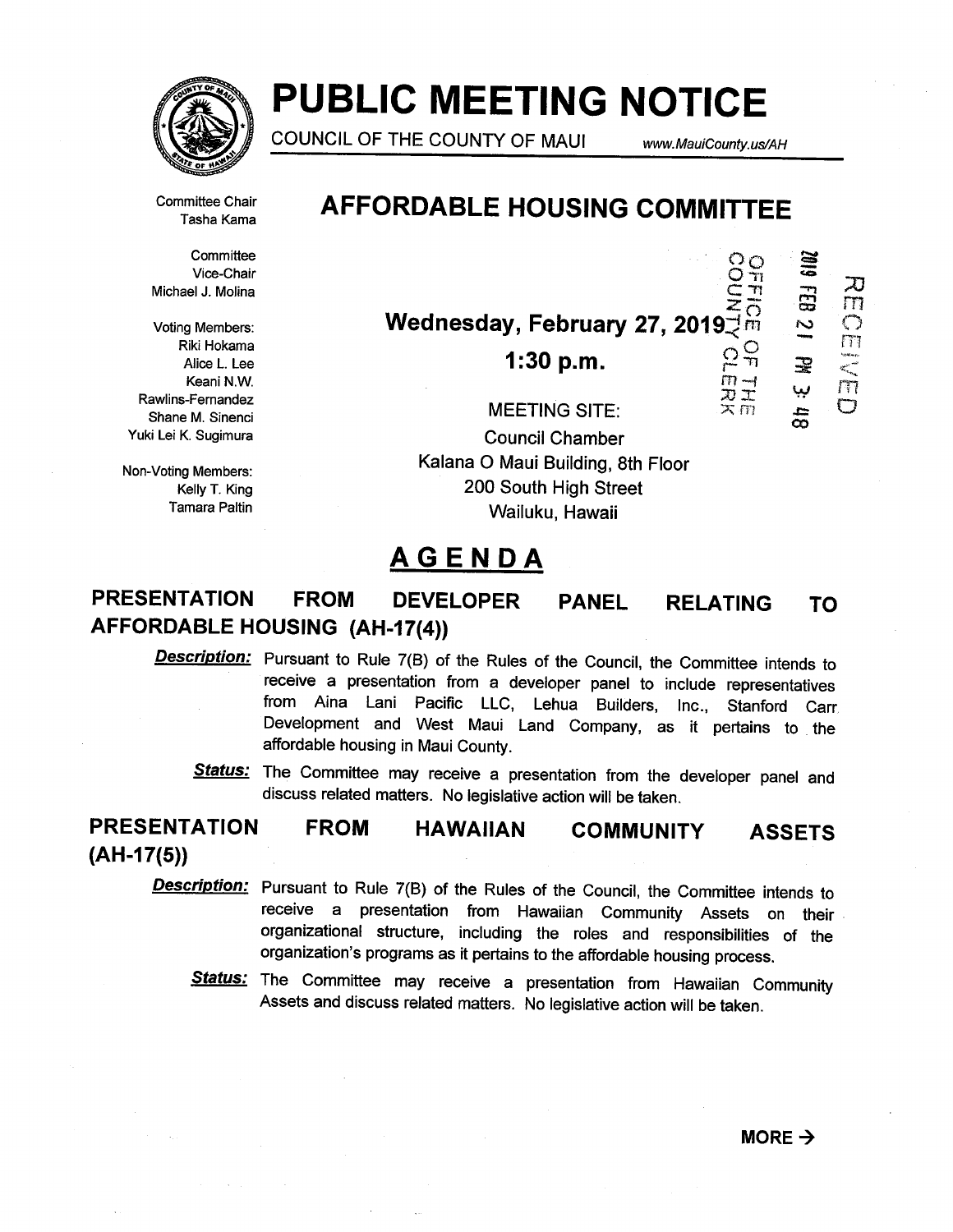# AMENDING CHAPTER 2.96, MAUI COUNTY CODE, IN RELATION TO THE COUNTY'S PURCHASE OPTIONS FOR THE KAIWAHINE PROJECT (AH-16)

- **Description:** The Committee is in receipt of County Communication 19-56, from the Director of Housing and Human Concerns, transmitting a proposed resolution entitled "AUTHORIZING THE DIRECTOR OF THE DEPARTMENT OF HOUSING AND HUMAN CONCERNS TO MODIFY THE REQUIREMENTS OF CHAPTER 2.96, MAUI COUNTY CODE, IN RELATION TO THE COUNTY'S PURCHASE OPTIONS FOR THE KAIWAHINE PROJECT AND ACKNOWLEDGING THAT TWO OF THE UNITS IN THE PROJECT WILL BE MANAGER'S UNITS." The purpose of the proposed resolution is to authorize the Director of Housing and Human Concerns to modify the requirements of Chapter 2.96, Maui County Code, relating to the County's purchase options for the Kaiwahine project as the developer is not able to comply with Sections 2.96.070.B.2.a and 2.96.070.B.3, and therefore, intends to record a 65-year deed restriction; also acknowledging two of the units shall be designated as managers' units.
	- Status: The Committee may receive presentations from individuals or representatives relating to the Kaiwahine project. The Committee may consider whether to recommend adoption of the proposed resolution, with or without revisions. The Committee may also consider the filing of County Communication 19-56.

County Communication 19-56